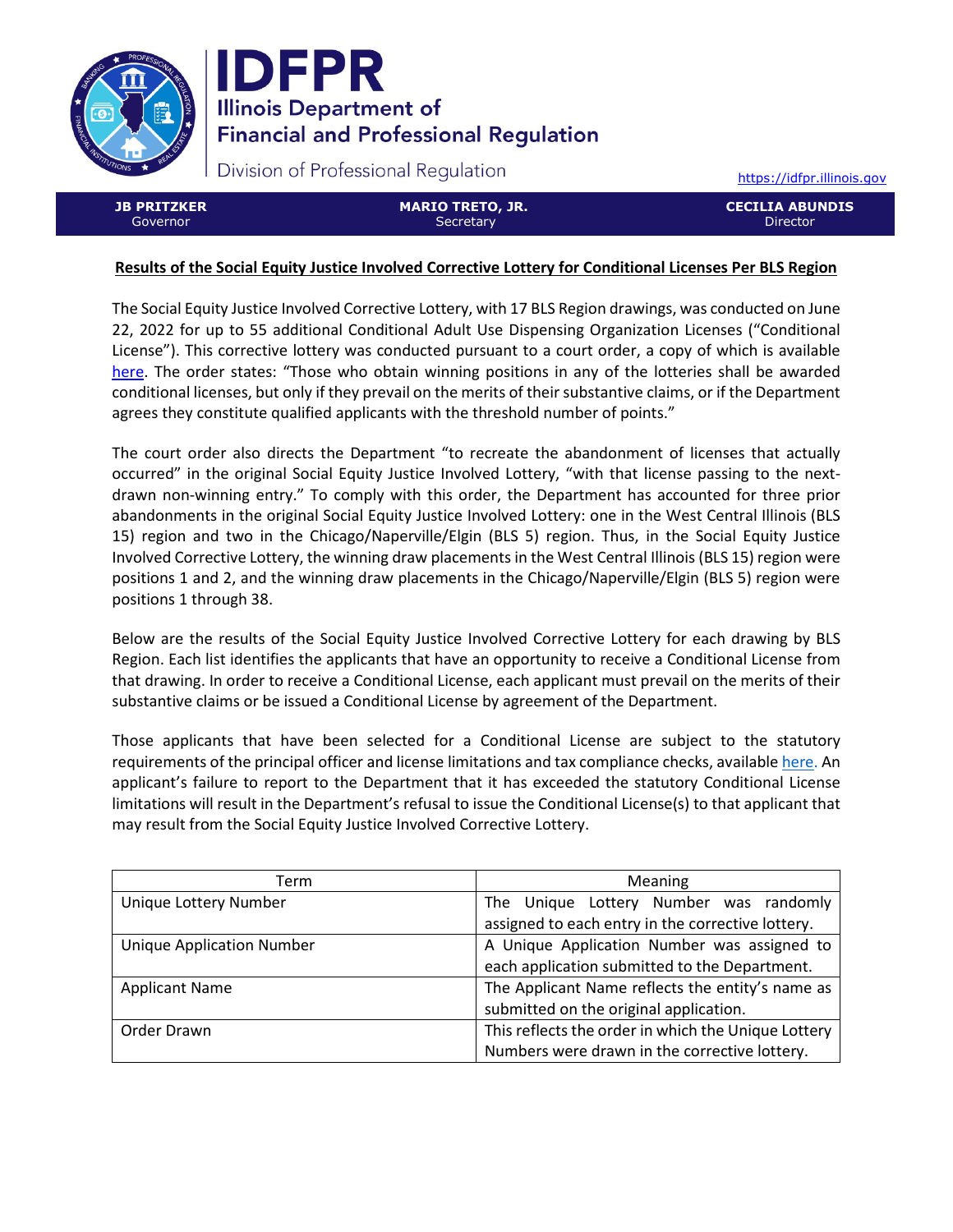#### **BLS Region #1 (Bloomington) 1 Conditional License Available**

| <b>Order Drawn</b> | <b>Unique Lottery</b><br><b>Number</b> | <b>Unique Application</b><br><b>Number</b> | <b>Applicant Name</b> |
|--------------------|----------------------------------------|--------------------------------------------|-----------------------|
|                    | 000000059                              | <b>Blank</b>                               | Blank                 |

## **BLS Region #2 (Cape Girardeau) 1 Conditional License Available**

| <b>Order Drawn</b> | <b>Unique Lottery</b><br><b>Number</b> | <b>Unique Application</b><br><b>Number</b> | <b>Applicant Name</b> |
|--------------------|----------------------------------------|--------------------------------------------|-----------------------|
|                    | 000000029                              | <b>Blank</b>                               | <b>Blank</b>          |

## **BLS Region #3 (Carbondale-Marion) 1 Conditional License available**

| <b>Order Drawn</b> | <b>Unique Lottery</b><br><b>Number</b> | <b>Unique Application</b><br><b>Number</b> | <b>Applicant Name</b> |
|--------------------|----------------------------------------|--------------------------------------------|-----------------------|
|                    | 000000009                              | Blank                                      | <b>Blank</b>          |

## **BLS Region #4 (Champaign-Urbana) 1 Conditional License available**

| <b>Order Drawn</b> | <b>Unique Lottery</b><br><b>Number</b> | <b>Unique Application</b><br><b>Number</b> | <b>Applicant Name</b> |
|--------------------|----------------------------------------|--------------------------------------------|-----------------------|
|                    | 000000010                              | Blank                                      | Blank                 |

## **BLS Region #5 (Chicago-Naperville-Elgin) 38 Conditional Licenses Available**

| <b>Order Drawn</b> | <b>Unique Lottery</b><br><b>Number</b> | <b>Unique Application</b><br><b>Number</b> | <b>Applicant Name</b> |
|--------------------|----------------------------------------|--------------------------------------------|-----------------------|
| 1                  | 000000249                              | <b>Blank</b>                               | <b>Blank</b>          |
| 2                  | 000000859                              | Blank                                      | <b>Blank</b>          |
| 3                  | 000001661                              | <b>Blank</b>                               | <b>Blank</b>          |
| 4                  | 000000946                              | <b>Blank</b>                               | <b>Blank</b>          |
| 5                  | 000000485                              | <b>Blank</b>                               | <b>Blank</b>          |
| 6                  | 000001654                              | <b>Blank</b>                               | <b>Blank</b>          |
| 7                  | 000001702                              | <b>Blank</b>                               | <b>Blank</b>          |
| 8                  | 000000604                              | <b>Blank</b>                               | <b>Blank</b>          |
| 9                  | 000000698                              | <b>Blank</b>                               | <b>Blank</b>          |
| 10                 | 000000131                              | <b>Blank</b>                               | <b>Blank</b>          |
| 11                 | 000001420                              | <b>Blank</b>                               | <b>Blank</b>          |
| 12                 | 000000355                              | <b>Blank</b>                               | <b>Blank</b>          |
| 13                 | 000000983                              | <b>Blank</b>                               | <b>Blank</b>          |
| 14                 | 000001637                              | <b>Blank</b>                               | <b>Blank</b>          |
| 15                 | 000000554                              | <b>Blank</b>                               | <b>Blank</b>          |
| 16                 | 000000834                              | <b>Blank</b>                               | <b>Blank</b>          |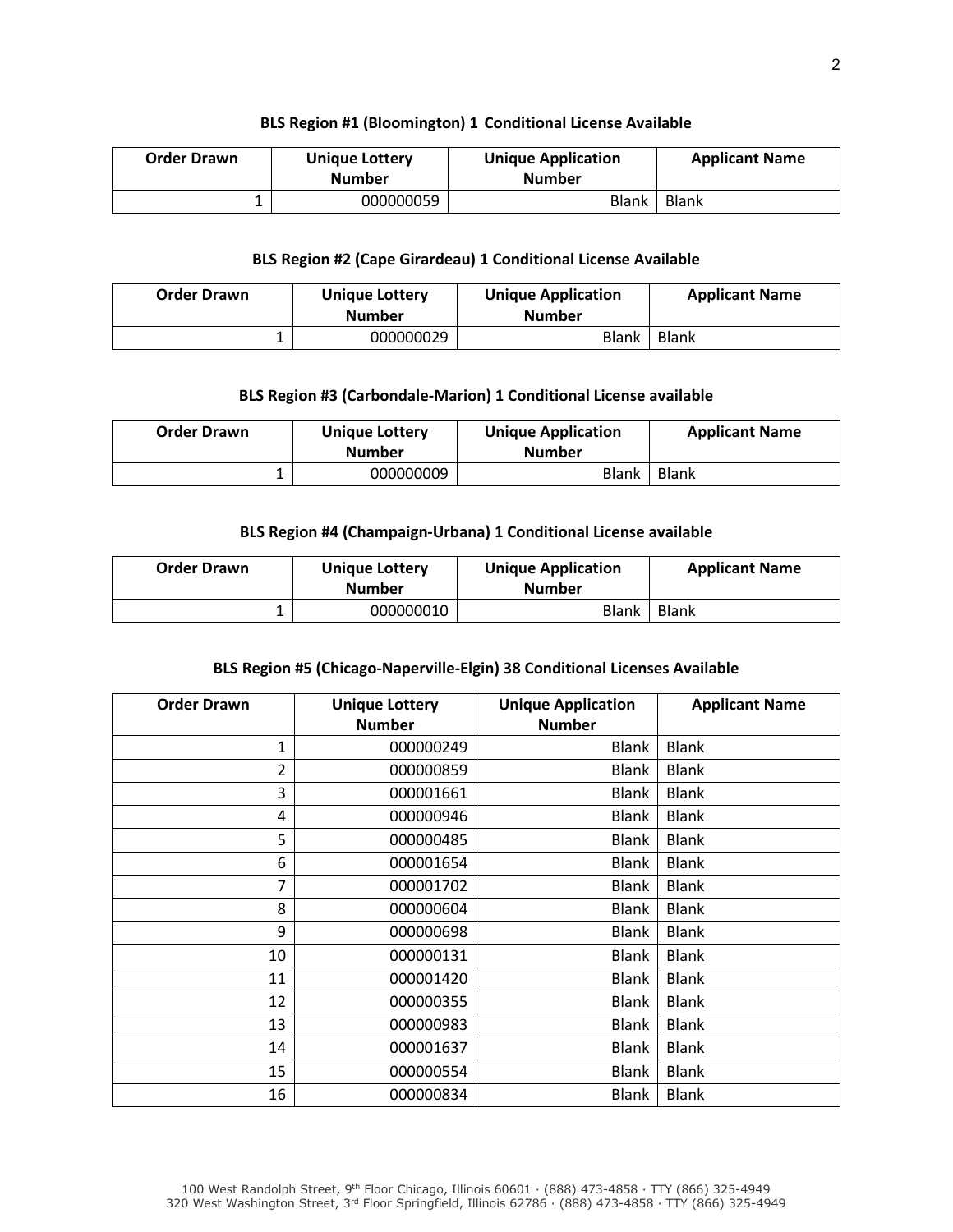| <b>Order Drawn</b> | <b>Unique Lottery</b> | <b>Unique Application</b> | <b>Applicant Name</b> |
|--------------------|-----------------------|---------------------------|-----------------------|
|                    | <b>Number</b>         | <b>Number</b>             |                       |
| 17                 | 000000335             | <b>Blank</b>              | <b>Blank</b>          |
| 18                 | 000000738             | <b>Blank</b>              | <b>Blank</b>          |
| 19                 | 000000588             | <b>Blank</b>              | <b>Blank</b>          |
| 20                 | 000000168             | <b>Blank</b>              | <b>Blank</b>          |
| 21                 | 000000802             | <b>Blank</b>              | <b>Blank</b>          |
| 22                 | 000000066             | <b>Blank</b>              | <b>Blank</b>          |
| 23                 | 000000357             | <b>Blank</b>              | <b>Blank</b>          |
| 24                 | 000001709             | <b>Blank</b>              | <b>Blank</b>          |
| 25                 | 000000697             | <b>Blank</b>              | <b>Blank</b>          |
| 26                 | 000001731             | <b>Blank</b>              | <b>Blank</b>          |
| 27                 | 000001510             | <b>Blank</b>              | <b>Blank</b>          |
| 28                 | 000000223             | <b>Blank</b>              | <b>Blank</b>          |
| 29                 | 000000367             | <b>Blank</b>              | <b>Blank</b>          |
| 30                 | 000000254             | <b>Blank</b>              | <b>Blank</b>          |
| 31                 | 000000565             | <b>Blank</b>              | <b>Blank</b>          |
| 32                 | 000000005             | 3952445                   | Eagle Dispensaries of |
|                    |                       |                           | <b>Illinois LLC</b>   |
| 33                 | 000001600             | <b>Blank</b>              | <b>Blank</b>          |
| 34                 | 000001474             | <b>Blank</b>              | <b>Blank</b>          |
| 35                 | 000000555             | <b>Blank</b>              | <b>Blank</b>          |
| 36                 | 000000578             | <b>Blank</b>              | <b>Blank</b>          |
| 37                 | 000000729             | <b>Blank</b>              | <b>Blank</b>          |
| 38                 | 000001098             | <b>Blank</b>              | <b>Blank</b>          |

# **BLS Region #6 (Danville) 1 Conditional License available**

| <b>Order Drawn</b> | <b>Unique Lottery</b><br><b>Number</b> | <b>Unique Application</b><br><b>Number</b> | <b>Applicant Name</b> |
|--------------------|----------------------------------------|--------------------------------------------|-----------------------|
|                    | 000000013                              | <b>Blank</b>                               | <b>Blank</b>          |

## **BLS Region #7 (Davenport-Moline-Rock Island) 1 Conditional License available**

| <b>Order Drawn</b> | <b>Unique Lottery</b><br><b>Number</b> | <b>Unique Application</b><br><b>Number</b> | <b>Applicant Name</b> |
|--------------------|----------------------------------------|--------------------------------------------|-----------------------|
|                    | 000000020                              | <b>Blank</b>                               | Blank                 |

## **BLS Region #8 (Decatur) 1 Conditional License available**

| <b>Order Drawn</b> | <b>Unique Lottery</b><br><b>Number</b> | <b>Unique Application</b><br><b>Number</b> | <b>Applicant Name</b> |
|--------------------|----------------------------------------|--------------------------------------------|-----------------------|
|                    | 00000005                               | <b>Blank</b>                               | <b>Blank</b>          |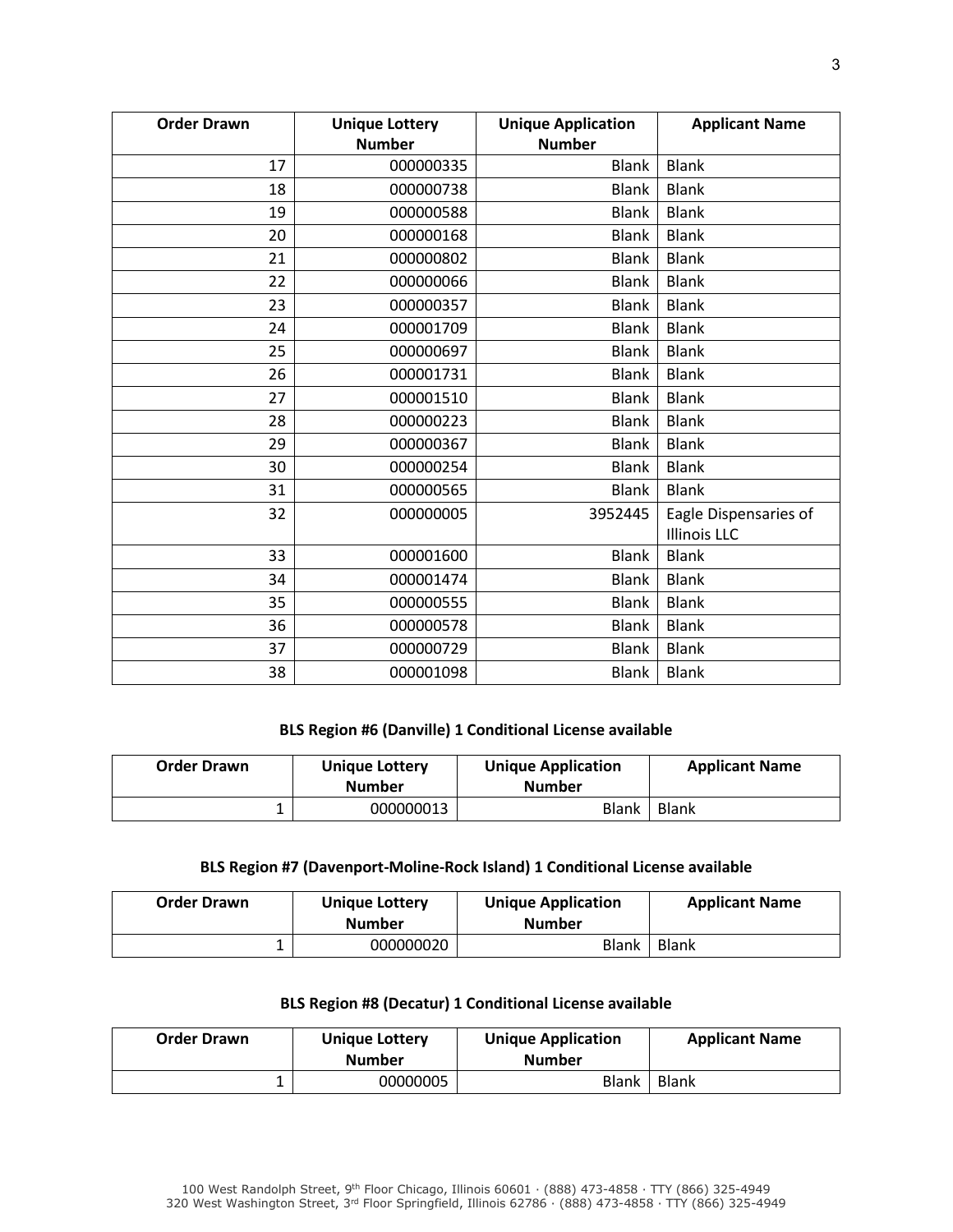#### **17BLS Region #9 (Kankakee) 1 Conditional License available**

| <b>Order Drawn</b> | <b>Unique Lottery</b><br><b>Number</b> | <b>Unique Application</b><br><b>Number</b> | <b>Applicant Name</b> |
|--------------------|----------------------------------------|--------------------------------------------|-----------------------|
|                    | 000000027                              | Blank                                      | <b>Blank</b>          |

## **BLS Region #10 (Peoria) 2 Conditional Licenses available**

| <b>Order Drawn</b> | <b>Unique Lottery</b><br><b>Number</b> | <b>Unique Application</b><br><b>Number</b> | <b>Applicant Name</b> |
|--------------------|----------------------------------------|--------------------------------------------|-----------------------|
|                    | 000000114                              | Blank                                      | Blank                 |
|                    | 000000127                              | <b>Blank</b>                               | Blank                 |

## **BLS Region #11 (Rockford) 1 Conditional License available**

| <b>Order Drawn</b> | <b>Unique Lottery</b><br><b>Number</b> | <b>Unique Application</b><br><b>Number</b> | <b>Applicant Name</b> |
|--------------------|----------------------------------------|--------------------------------------------|-----------------------|
|                    | 000000127                              | Blank                                      | <b>Blank</b>          |

## **BLS Region #12 (St. Louis) 3 Conditional Licenses available**

| <b>Order Drawn</b> | <b>Unique Lottery</b><br><b>Number</b> | <b>Unique Application</b><br><b>Number</b> | <b>Applicant Name</b> |
|--------------------|----------------------------------------|--------------------------------------------|-----------------------|
|                    | 000000074                              | <b>Blank</b>                               | <b>Blank</b>          |
|                    | 000000190                              | <b>Blank</b>                               | <b>Blank</b>          |
|                    | 000000077                              | <b>Blank</b>                               | <b>Blank</b>          |

## **BLS Region #13 (Springfield) 1 Conditional License available**

| <b>Order Drawn</b> | Unique Lottery<br><b>Number</b> | <b>Unique Application</b><br><b>Number</b> | <b>Applicant Name</b> |
|--------------------|---------------------------------|--------------------------------------------|-----------------------|
|                    | 000000012                       | <b>Blank</b>                               | <b>Blank</b>          |

#### **BLS Region #14 (Northwest Illinois nonmetropolitan) 1 Conditional License available**

| <b>Order Drawn</b> | <b>Unique Lottery</b><br><b>Number</b> | <b>Unique Application</b><br><b>Number</b> | <b>Applicant Name</b> |
|--------------------|----------------------------------------|--------------------------------------------|-----------------------|
|                    | 000000112                              | Blank                                      | <b>Blank</b>          |